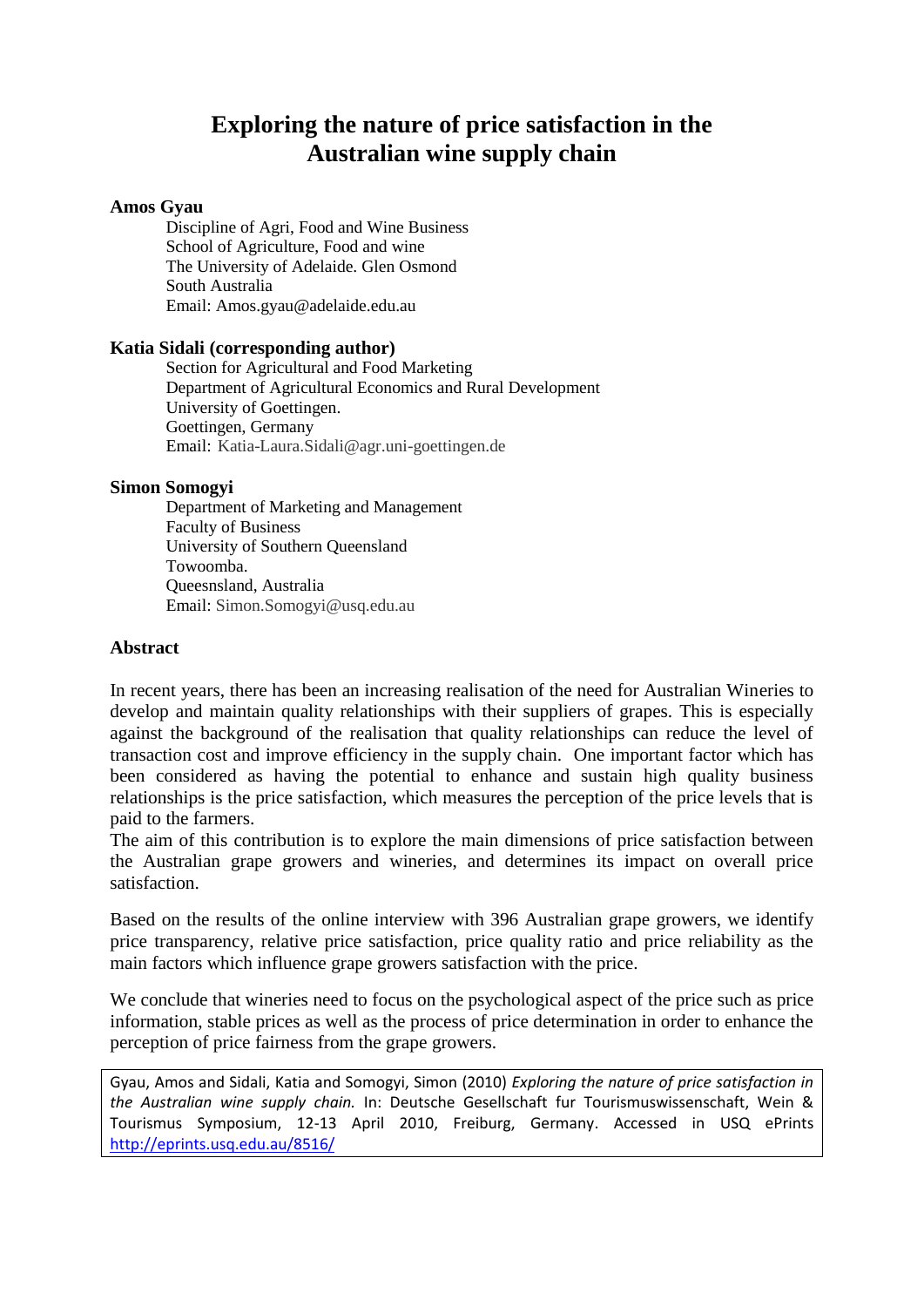### **Exploring the nature of price satisfaction in the Australian wine supply chain**

#### **Introduction**

The wine supply chain involves the production of grapes, the transformation of grapes into wine and the marketing of the wine products. It is one of the few industries where a business can be involved in primary and secondary production as well as the marketing of the end product. The producers of wine products obtain their grapes from their own vineyards or from grape growers who sell their grapes to the wine producer. In order to obtain grapes, a wine producer (winery) must liaise with the grower to acquire grapes of a required specification. In some cases, the wineries obtain the grapes from the open market which is characterised by the use of an arm's length method of transacting. This method of exchange is often associated with high levels of transaction costs and may generate inefficiencies (Hobbs & Young, 2000). In order to overcome this, the development and maintenance of long term and closer relationships between the growers and wineries is required. Long term relationships (LTR) between the wineries and grape growers may provide additional advantages including the reliable supply of grapes, improvement in the level of technical interaction between the wineries and the growers, potential product adaptation, reduction in the level of uncertainties as well as enhancements in the capacity of the wineries to plan and forecast production schedules (Batt & Wilson, 2000).

Currently, certain relationships between grape growers and wineries in the Australian wine industry have become strained and adversarial which has led to short term relationships which could harm the long term viability of the industry (Speedy, 2006). Therefore to prevent longterm instability in the industry, action must be taken to create LTR between the two actors.

One important factor that has been considered in many exchange relationships is price, which is the financial value that is given out in exchange for a product. The literature on consumer studies regarding price have argued that customers hold an internal reference price which serves as a standard against which newly encoded prices are compared (Diller, 2000; Matzler *et al*., 2006). The reference price therefore provides base for customers to determine their level of satisfaction with the exchange, the so called "Price satisfaction", which has been explored in detail by authors such as Diller (2000) and Matzler *et al.* (2006) in consumer markets. However, the literature has not fully explored the concept of price satisfaction in industrial markets and more especially in the Australian wine industry where issues of relationships are beginning to take centre stage.

The aim of this paper is to explore the nature of price satisfaction in the Australian wine industry. Specifically, we determine the main dimensions of price satisfaction from the grape growers' point of view and determine how the dimensions influence the overall price satisfaction. It is expected that this will enhance understanding of how wineries can use price to improve their relationships with the grape growers.

The remaining sections of the paper are organised as follows: First, we provide a background information about the Australian wine industry and literature review about the concept of price satisfaction. Next we describe our empirical methods. Finally, results are discussed and conclusion drawn.

**Literature review**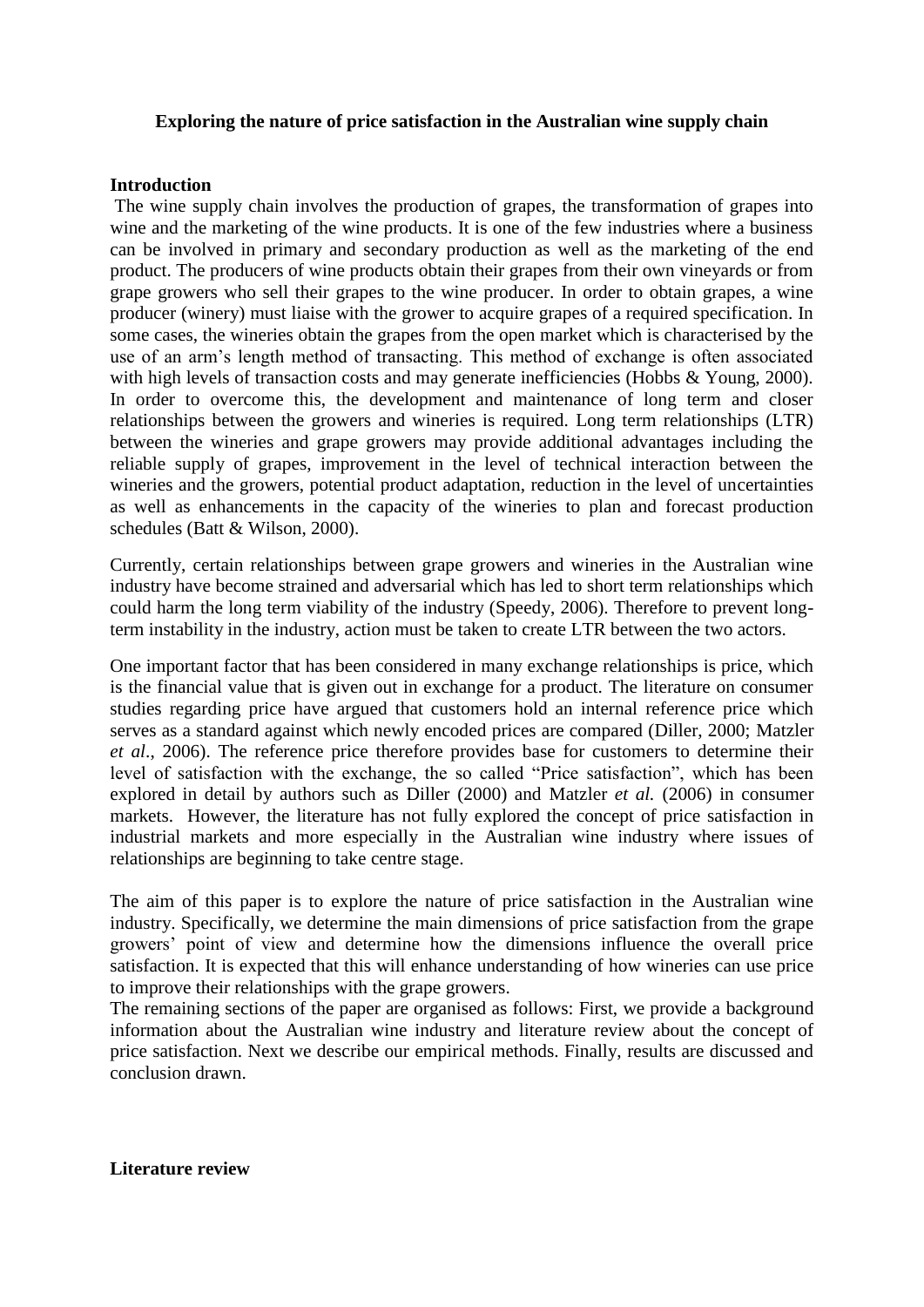## *Concept of price satisfaction*

The extant literature in marketing holds that consumer satisfaction is the main directive of marketing (Anderson *et al* 1994). This notion of consumer satisfaction is also connected to the concept of relationship marketing and the creation of long-term relationships which result in customer satisfaction, incorporating satisfaction relating to price and its various dimensions. While the notion of price is included in the scale items of many questionnaires (see Fornell *et al* 1996; Gyau and Spiller, 2007; Sternquist *et al*, 2004; Voss *et al*,1998) little attention is paid to the antecedents of price satisfaction and the nature of the construct items. Furthermore, the literature debates that price satisfaction is a higher order construct linked to a number of attributes related to price. Campbell (1999) suggests that price satisfaction is a consequence of price fairness and price perception, while Keaveny (1995) and Varki and Colgate (2001) discuss that price perception has an effect on satisfaction. Matzler *et al.*, (2006) takes the discussion further by postulating that price satisfaction is a multidimensional, higher order construct.

## *Dimensions of price satisfaction*

As information access and increased interaction by customers is a modern day norm (Urban, 2003), consumers are increasingly becoming more demanding on the honesty and completeness of information they receive on price (Matzler, *et al*, 2006). The benefits of satisfying consumers by providing honest and frank information regarding prices are increased trust and satisfaction with the company (Urban, 2003, Somogyi and Gyau, 2008). It therefore stands to reason that price transparency is a dimension of price satisfaction. In relation to price transparency in a B2B context, the information access and completeness of information is a non-economic reward concerned by the supplier. Industrial suppliers of some commodities especially agricultural products are often concerned about the price formula that is used by their buyers. Most price formulae take factors such as quality, quantity supplied, geographical location, length of relationship, nature of contracts etc into consideration (Schroeder *et al*, 1998). Thus two or more suppliers of physically the same commodities may receive different prices under some circumstances. This therefore makes it imperative for buyers to keep a high level of transparency concerning how prices are determined and paid so that some suppliers may not feel discriminated against. Related to the discussion above is the dimension of price-quality ratio. Monroe (1990) has argued that from consumers' perspectives, value represents a trade off between the benefits they perceive in a product relative to the price they pay for it. The notion of the trade off between benefits and cost is pertinent to customer value. If perceived quality exceeds perceived costs, customer value is high and vice versa (Matzler *et al*, 2006). Therefore a favourable price-quality ratio (i.e. high customer value) will increase customer satisfaction (Lam *et al,* 2004; Matzler *et al*, 2006).

Matzler *et al* (2006) postulate that in a B2C context, customers make price comparisons during the purchasing decision making processes. The price comparison refers to relative prices and is affirmed by a body of literature that identifies the effect of comparative price claims on consumer perceptions of price (see Compeau and Grewal, 1994; Grewal *et al*, 1996). Therefore a relative price of a product directly influences consumer satisfaction and constitutes a dimension of price satisfaction. From the business suppliers' point of view, effects of relative prices may also influence the suppliers' overall satisfaction and performance. Diller (1997, 2000) postulates that consumers gain satisfaction from a price of a product if they believe that the offered price is favourable and fair. Thus, relative prices, price fairness and price confidence are therefore likely to influence the suppliers' overall price satisfaction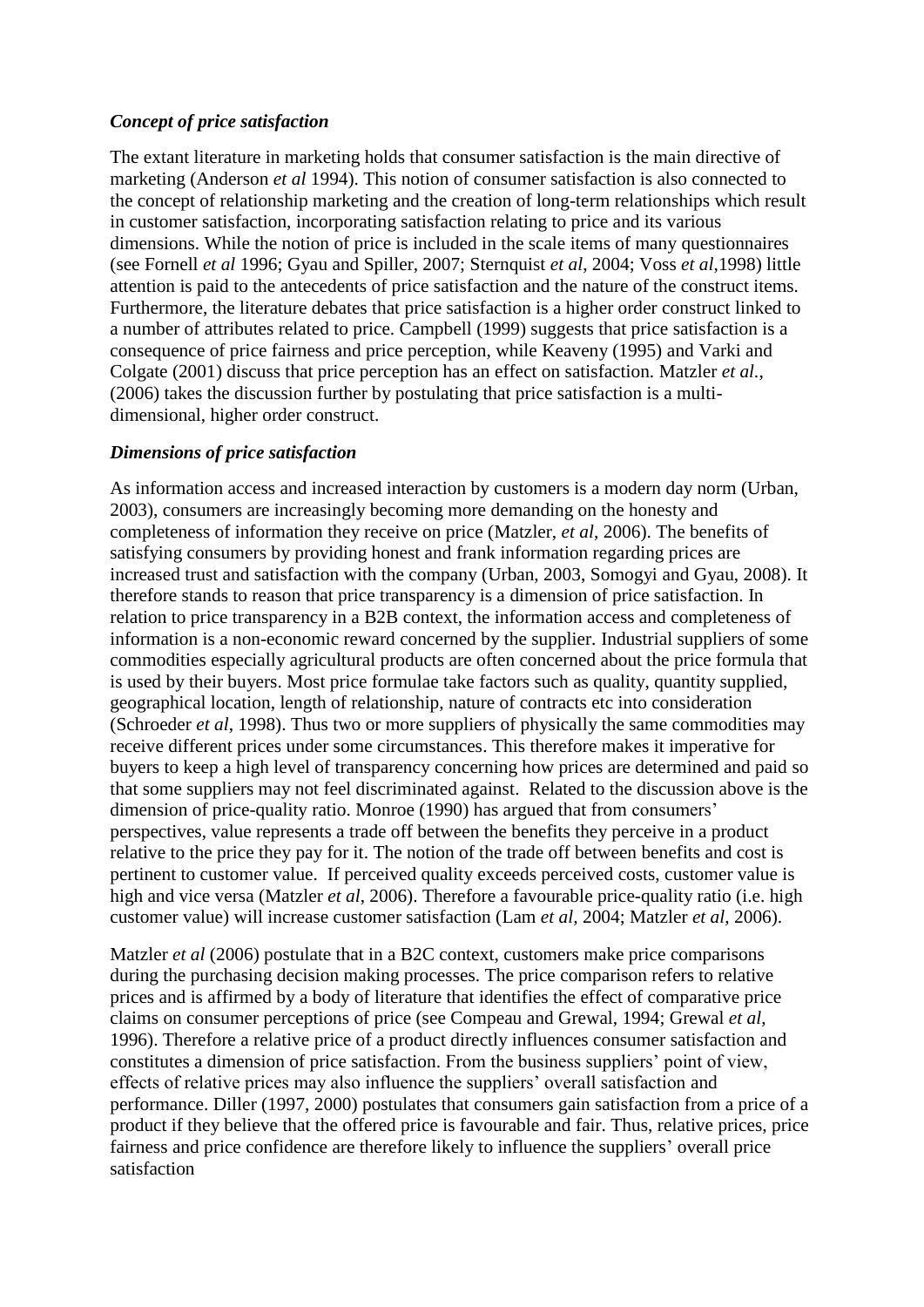Another dimension of price that can be considered from suppliers' perspective and which may influence the overall price satisfaction is price reliability. The notion of price reliability further relates to confidence and is linked to price expectations and whether they are met or not (Diller, 1997; Matzler *et al*, 2006). Price reliability also relates to the idea that prices do not change unexpectedly and that the suppliers are informed in a timely manner. If price reliability is high then trust is built and a long term relationship is engendered; a tenett of relationship marketing.

## **Methods**

### *Survey design*

In order to determine the main dimensions of price satisfaction data were collected from FFV using online survey of the grape growers in Australia.

A questionnaire was designed based on an extensive review of the literature on price satisfaction. The relationship studied was one between the grape growers and the wineries. In all about 396 growers were interviewed. All items were measured on 7 point likert scale. Preceding the creation of the questionnaire instrument, a large volume of time was taken to examine the background literature and the preliminary research results to ensure that the developed scale item measures were suitable and consistent. The scale items in the survey were modified numerous times to improve the efficacy and content of the questions used. The questionnaire was pilot tested on 15 respondents to gain whether the respondents understood the questions and could successfully complete the questionnaire. In addition, the questionnaire was examined by wine industry professionals, including heads of grape grower associations and wine industry experts to gain their opinions of the efficacy of scale items and the overall effectiveness of the questionnaire. The wine industry professionals generally commented that the contents of the questionnaire were sound.

Following, the questionnaire was distributed to the respondents electronically. Wine grape grower associations and private companies provided assistance in terms of giving direct access to their grape growers via electronic distribution of the questionnaire. The wine grape grower associations (eg Murray Valley, Riverina, Barossa, Mclaren Vale, Adelaide Hills, Tasmania, King Valley, Granite Belt, Hunter Valley) assisted in the distribution of the survey instrument to their constituents and provided comments of endorsement. Private companies (including grower liaison companies and large wineries) also provided access to their growers in a similar method. The assistance by the associations and companies provided a good regional, state and production (quality of grape production focus) representation in final sample. The survey was completed in 4 months in 2009.

### *Measurements*

The dependent variable is the overall price satisfaction which was operationalised with 3 statements. The independent variables are the dimensions of price satisfaction which include price transparency (measured with 4 statements), relative price satisfaction (measured with 2 statements). Price reliability and price quality ratio was measured with one statement each *SPSS* statistical program version 17.0 was used for all statistical computations. Exploratory factor analysis using principal component analysis with a varimax rotation was applied to the overall price satisfaction, price transparency and the relative price satisfaction constructs. In this analysis, all factors with Eigen values above one were extracted and only factors with loadings above 0.5 were retained (Gyau and Spiller, 2007, 2008). To test for the appropriateness of the factor analysis for the scale, the Kaiser-Meyer-Olkin Measure of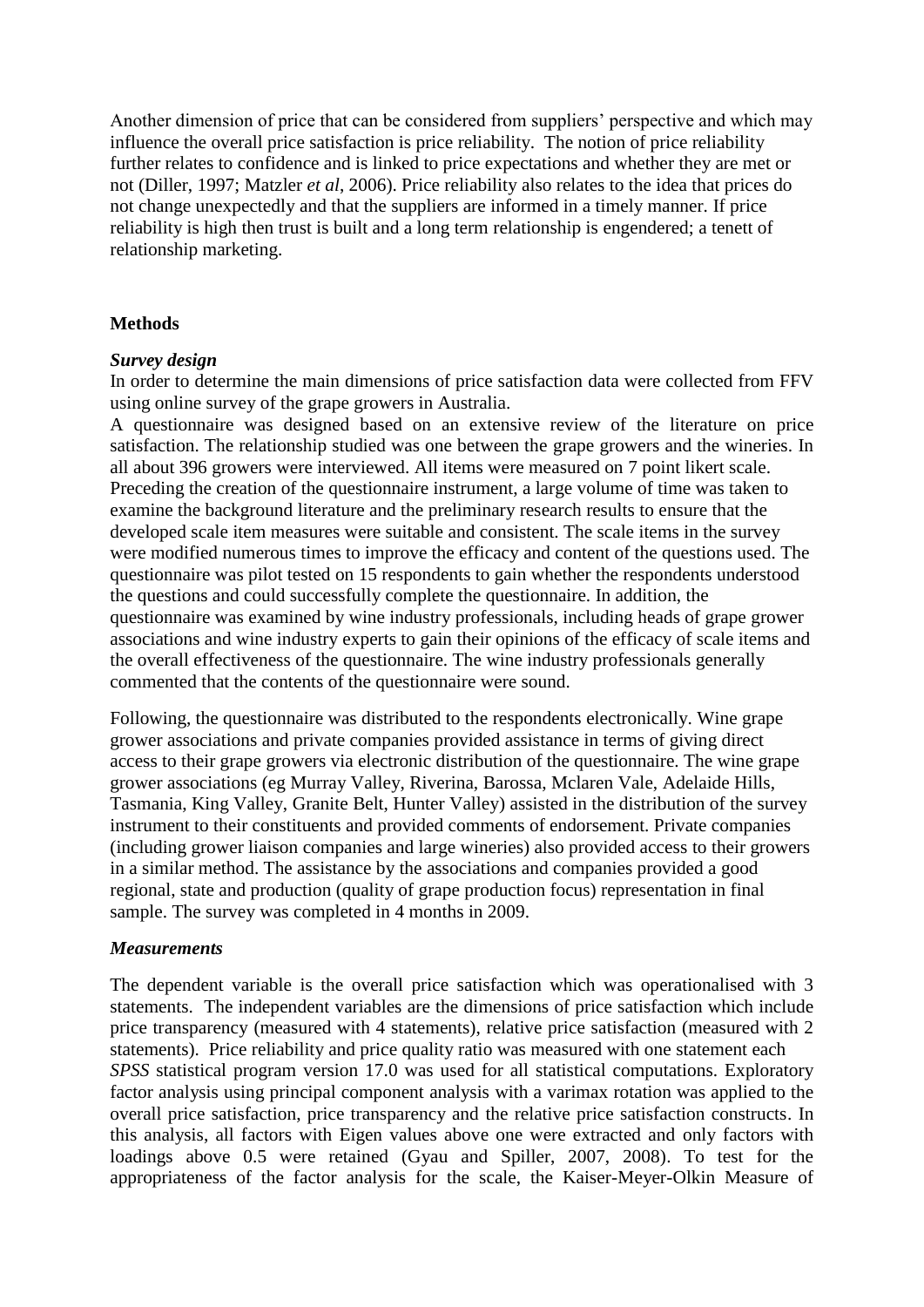Sampling Adequacy (KMO-MSA) was conducted for all the scale items with more than one indicator variables. All fell within the accepted region of greater than 0.5 ( Nunnally, 1978). In addition, these measures were purified using the Cronbach Alpha. The results of the Cronbach's Alpha and the factor analysis are shown in Table 1.

### **Results and discussion**

## **Table 1: Overall price satisfaction, price transparency and price reliability**

| <b>Factors and Items</b>                                                                                      | <b>Factor</b>   |
|---------------------------------------------------------------------------------------------------------------|-----------------|
|                                                                                                               | <b>Loadings</b> |
| <b>Overall price satisfaction</b>                                                                             |                 |
| KMO=.634, Cronbach's alpha = .696, Explained variance =<br>62.16%                                             |                 |
| The winery keeps all promises regarding the price of my grapes.                                               | .846            |
| The winery offers me a fair and reasonable price for my grapes.                                               | .804            |
| Return on investment is higher in the contract with the winery.                                               | 0.709           |
| <b>Price transparency</b>                                                                                     |                 |
| $KMO = .818$ , Cronbach's alpha = .707, Explained variance<br>$=69.52%$                                       |                 |
| Grape price information is complete, correct and frank.                                                       | .803            |
| Grape price changes are communicated properly.                                                                | .873            |
| Grape price information is understandable and comprehensive.                                                  | .848            |
| Grape price changes are communicated timely.                                                                  | .805            |
| <b>Relative price satisfaction</b>                                                                            |                 |
| $KMO = .50$ , Cronbach's alpha = 0.60., Explained variance =<br>68.18%                                        |                 |
| I do not believe other wineries will have the same or even better<br>price.                                   | .826            |
| Term and conditions of the grape contract with the winery are better<br>than other wineries' contract offers. | .826            |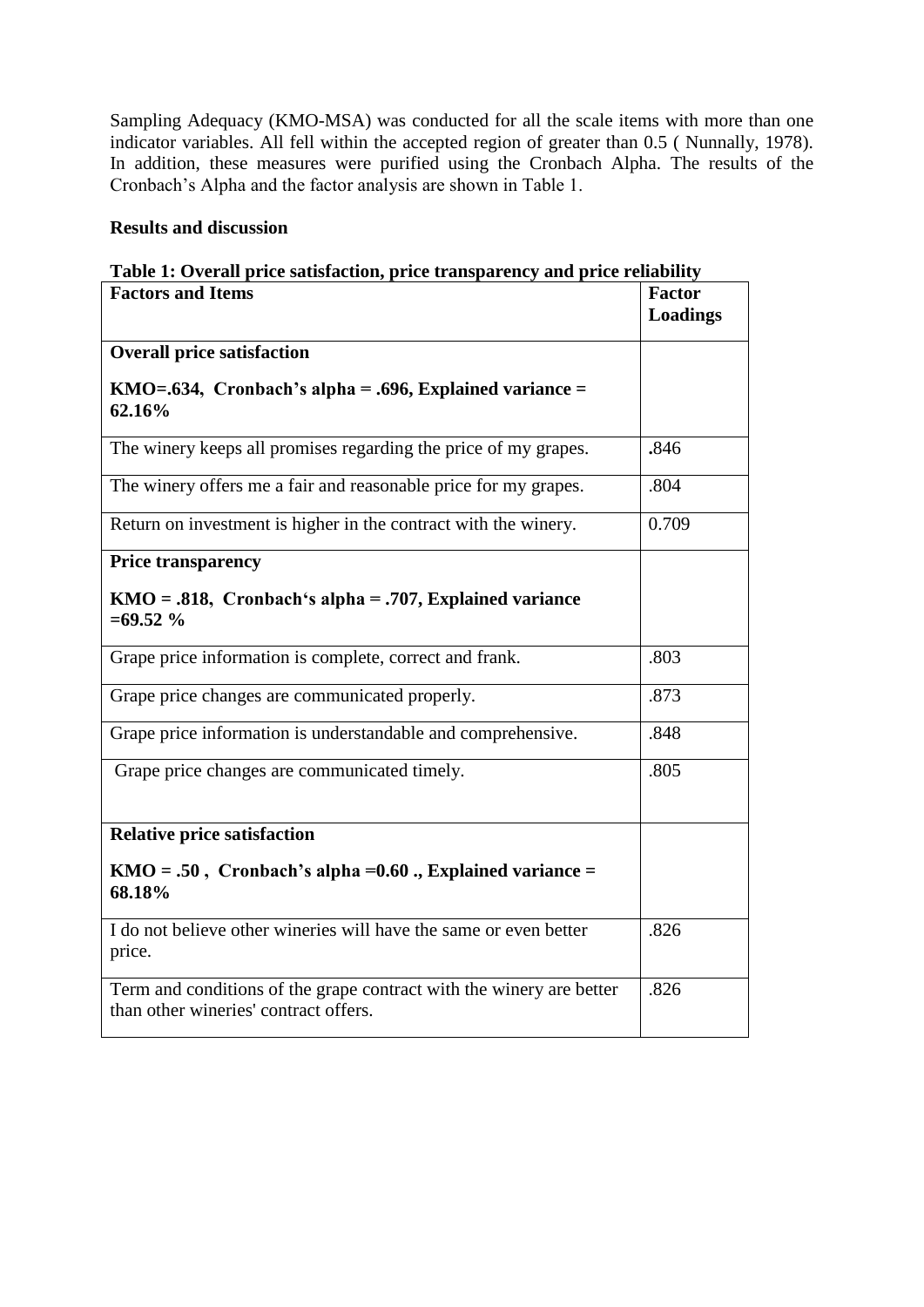## *Description of the sample*

Respondents noted that the majority of the wineries that they focussed on in the questionnaire were privately owned. Out of the 396 firms which participated in the survey, 239 were privately owned firm and 126 was publicly owned and 31 did not declare the form of ownership. About 42% had traded with the buyer for less than 5 years, 26.5% between 6-10 years and 18% between 11-15 years. 13.4% had dealt with the buyer for more than 15 years. The above indicate that majority of the participant has been in relationships with the wineries for less than 10 years

Therefore the mean amount of years that growers had the relationship with the winery they were asked to focus on was 8.5 years and a standard deviation of 8.37 . Small to medium scale growers were over represented in the sample consisting of 61.4% of all respondents. Large wineries represented 32% of the sample. 6.5% did not classify themselves.

## *Regression analysis*

|                             | Co-efficient(beta) | <b>Standard error</b> | <b>T</b> statistic |
|-----------------------------|--------------------|-----------------------|--------------------|
| Constant                    | $-0.975**$         | 0.122                 | $-7.931$           |
| Price transparency          | $0.397**$          | 0.042                 | 8.792              |
| Relative price satisfaction | $0.255**$          | 0.033                 | 7.655              |
| Price reliability           | $0.178**$          | 0.024                 | 3.106              |
| Price quality ratio         | $0.060**$          | 0.023                 | 7.587              |

## **Table 3: Regression model of overall price satisfaction, and dimensions of price satisfaction**

*R²=0.690, Adj. R² = .686; F = 217.08;; \*\* p ≤ .01*

Relative price significantly influences the overall price. This indicates that suppliers tend to compare prices and services between buyers. Whereas some wineries may offer high prices but only buy low volume grapes, others may buy grapes, at slightly lower price than the market price but takes high volume. The grape growers do not only think about the how much they will obtain but also measure the price in relation to the quantity that can be sold to the buyers.

Thus, relative price in terms of price quantity ratio as well as prices that can be obtained from other buyers has influence on overall price satisfaction.

Secondly, price-quality ratio was also found to influence grape growers' overall satisfaction with price. In the context of the Australian wine industry, this indicate that farmers are interested in the quality grading system and hence whether or not the quality is taken into consideration in rewarding them may influence how satisfied they will be to the price paid to them. Thus, where a good grading system is used, farmers are more likely to be satisfied with the price and vice versa.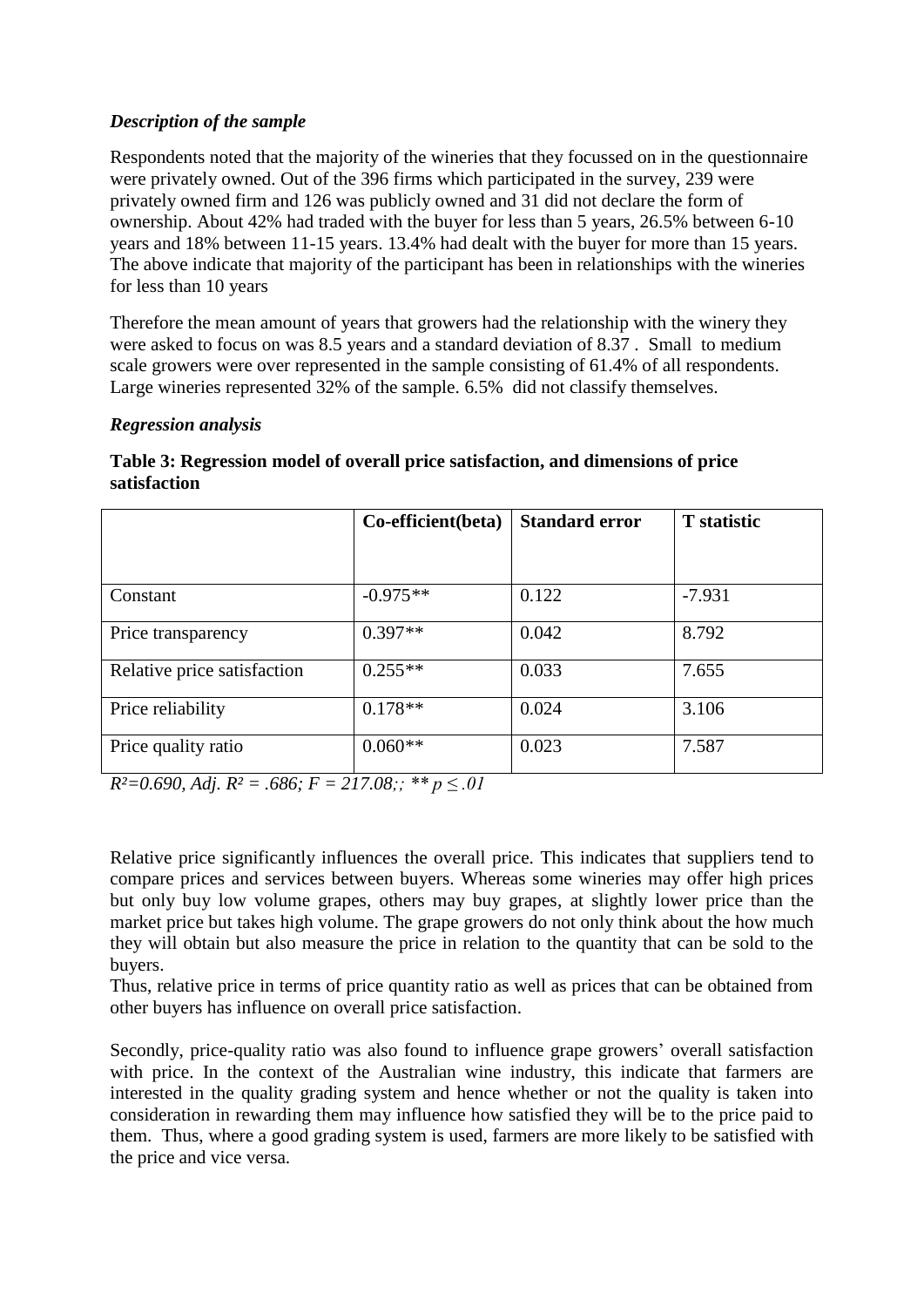Price reliability also influences the overall price satisfaction indicating that where prices do not change and grape growers are able to predict the price they will obtain, the grape growers are more likely to be satisfied. This result is consistent with a study by Matzler *et al,* (2006) in the Price reliability also influences the overall satisfaction dimensions to influence purchase intention in the B2C context in the banking industry.

#### **Recommendations, conclusion and limitations**

The result of the study offers a number of managerial implications for wineries.

First, the results indicate that price satisfaction is not only generated from the absolute prices that the grape growers are paid but includes the psychological aspect of the whole exchange system such as relative prices, price quality ratio and price reliability. The above therefore suggests that it is just not enough to pay high prices to suppliers in order to make them satisfied and capture their loyalty. In order to enhance suppliers' satisfaction, buyers need to understand and fulfil the psychological aspect of the price by making price comparison to what can be obtained from other wineries as well as the relationship between the price offered and quantity bought in order to let the grape grower feel that the prices they receive is reasonable and fair and takes into consideration the quality of their grapes. In this case, grape growers may be more likely to stay in the relationship with the buyers even when the actual prices are not the highest. This is particularly true in the Australian wine industry where the lowering of price offered by wineries is continuing due to industry downturn. Therefore the ability of wineries to understand the dimensions of price satisfaction and consider them when determining prices is of importance to maintaining long term satisfied grape growers. The long term satisfaction of grape growers is of further critical importance to the viability of the Australian wine industry as the quality of the wine product is generally determined by the grapes (Domine, 2000) and the Australian wine industry is moving to focus on the product and promotion of quality wines (Deloitte & WFA, 2006)

Secondly, by capturing price satisfaction, buyers indirectly avoid price asymmetry in relationships but practise mutual satisfaction in the exchange. In the wine industry, putting high farm gate price may affect consumers buying power which eventually influences the whole supply chain management. Therefore, by enhancing price satisfaction in the supply chain, price asymmetry can be reduced and grape growers psychological gratification of the price which is given to them by the wineries can be enhanced.

The aforementioned discussion has shown that like in consumer markets, price satisfaction in Australian wine industry can be considered a higher order construct with many dimensions and that each of these dimensions may influence grape growers overall satisfaction with the price.

In spite of the contribution of the article, there are some limitations that have to be taken into consideration in interpreting the results. First, we used a cross sectional data for the analysis and a cross-sectional study is limited in its ability to study concepts such as price satisfaction dimensions which involves multiple actors over time. Essentially, the attitudes of producers toward price satisfaction change with time (Campbell 1999; Munnukka 2008; Choi and Mattila 2009). Therefore capturing time series data would provide a better insight into this aspect of relationship building.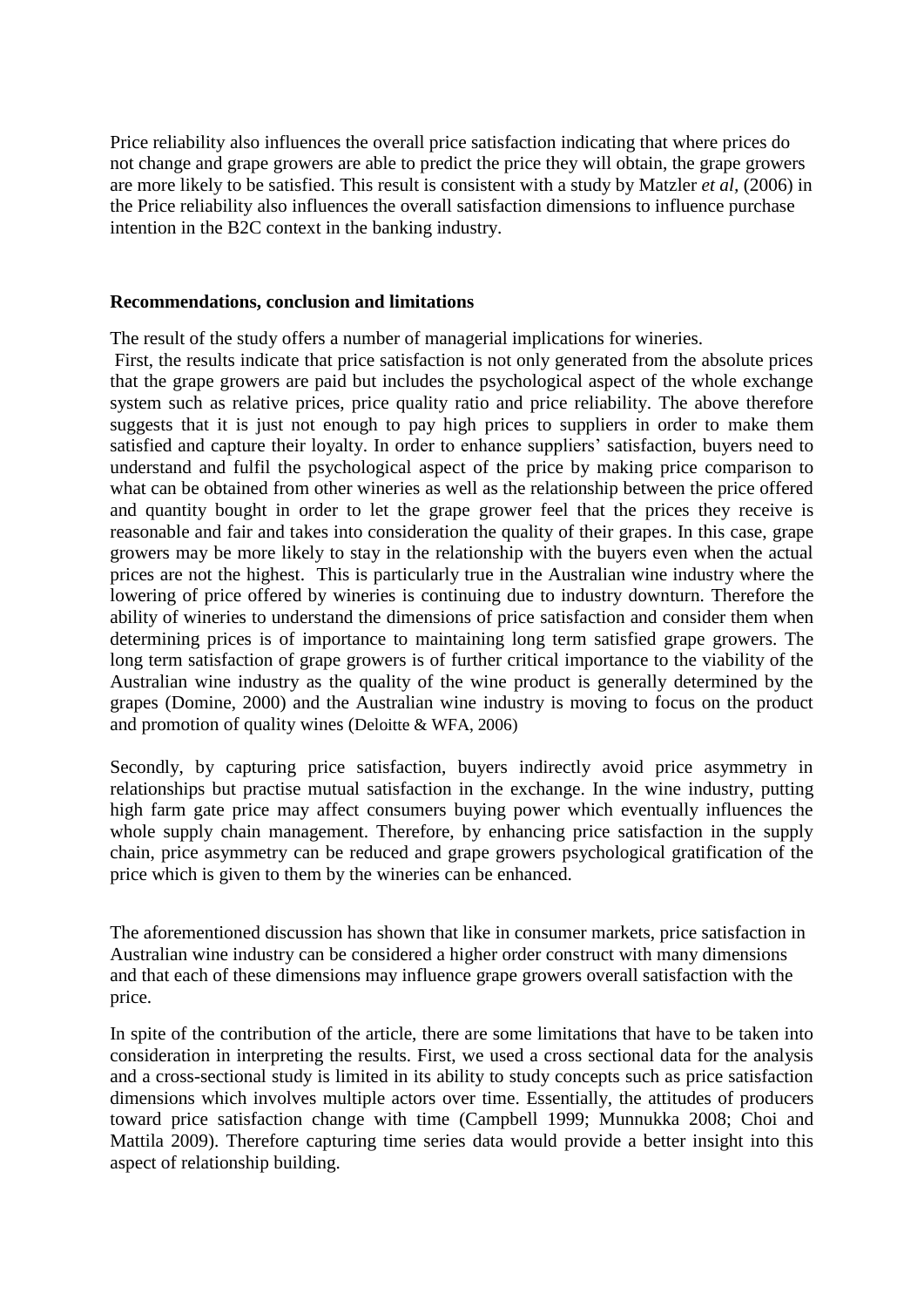Finally, our data is also based on single sided interviews with the producers, and therefore, potentially subject to hindsight and other biases. A triangulation study between producers and buyers should be conducted to capture a better insight and research framework.

#### **References**

- Anderson, E.W., Fornell, C., Lehmann, D.R. (1994). Customer Satisfaction, Market Share, and Profitability: Findings from Sweden. The Journal of Marketing, 58(3), 53-66.
- Batt, P., Wilson, H. (2000). Exploring the nature of buyer-seller relationships in the western Australia wine industry, In O'Cass, A. (Ed.). Proceedings of the Australian and New Zealand Marketing Academy Conference. Gold Coast: School of Management and Marketing, Griffith University, 61-66.
- Campbell, M.C. (1999). Perceptions of Price Unfairness: Antecedents and Consequences. Journal of Marketing Research, 36(2), 187-199.
- Compeau, L.D., Grewal, D. (1994). Adding value by communicating price deals effectively: does it matter how you phrase it? Pricing Strategy & Practice, 2(2), 28-36.
- Choi, S. and Mattila, A. (2009). Perceived fairness of price differences across channels: The moderating role of price frame and norm perceptions, *Journal of Marketing Theory and Practice* **17**(1): 37-47
- Deloitte & WFA ,(2006*)," Annual financial benchmarking survey for Australian wine industry- Vintage 2005",* Deloitte Touche Tohmatsu, Sydney.
- Diller, H. (1997). Preis-management im Zeichen des Beziehungsmarketing, Die Betriebswirtschaft, 57(6), 749-63.
- Diller, H. (2000). Preiszufriedenheit bei Dienstleistungen. Konzeptionalisierung und explorative empirische Befunde, Die Betriebswirtschaft, 60 (5), 570-587.
- Domine, A. (2000), " *Wine",* Konemann VerlagsgesellschaftmbH, Cologne.
- Fornell, C., Johnson, M.D., Anderson, E.W., Cha, J., Bryant, B.E. (1996). The American Customer Satisfaction Index: Nature, Purpose, and Findings. Journal of Marketing, 60(4), 7-18.
- Grewal, D., Marmorstein, H., Sharma, A. (1996). Communicating Price Information through Semantic Cues: The Moderating Effects of Situation and Discount Size. Journal of Consumer Research, 23(2), 148-155.
- Gyau, A., Spiller, A. (2007). The role of organizational culture in modelling buyer-seller relationships in the fresh fruit and vegetable trade between Ghana and Europe. African Journal of Business Management, 8(1), 218-229.
- Gyau, A., Spiller, A. (2008). The impact of supply chain governance structures on the interfirm relationship performance in agribusiness. Agricultural Economics, 54(4), 176- 185.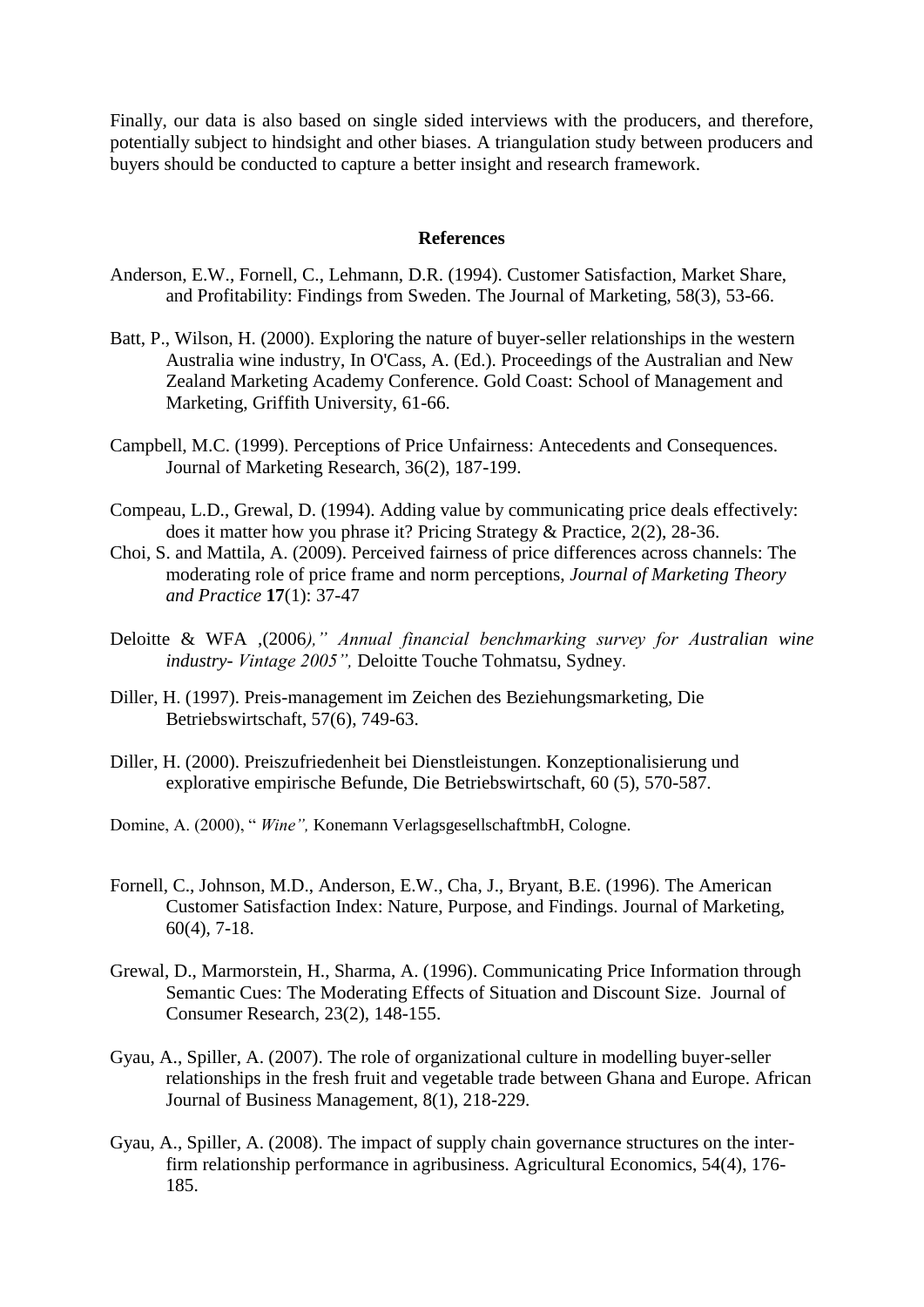- Hobbs, J. E. and Young L. M. (2000) "Closer vertical coordination in the agri-food chains: conceptual framework and some preliminary evidence". *Supply Chain Management*, Vol 5 No 3, pp. 131-142
- Keaveney, S.M. (1995). Customer Switching Behavior in Service Industries: An Exploratory Study. The Journal of Marketing, 59(2), 71-82.
- Lam, S.Y., Shankar, V., Erramilli, M.K., Murthy, B. (2004). Customer value, satisfaction, loyalty, and switching costs: An illustration from a business-to-business service context. Journal of the Academy of Marketing Science, 32(3), 293-311.
- Matzler, K., Würtele, A., Renzl, B. (2006). Dimensions of price satisfaction: A study in the retail banking industry. International Journal of Bank Marketing, 24(4), 216-231.
- Matzler, K., Renzl, B. and Faullant, R. (2007). Dimension of Price Satisfaction: A Replication and Extension, *The International Journal of bank Marketing* **25**(6): 394-405.
- Monroe, K.B. (1990). Pricing: Making Profitable Decisions, McGraw-Hill, New York.
- Munnukka, J. (2008). Customers' purchase intentions as the reflection of price perception, *Journal of Product and Brand Management* **17**(3): 188-196
- Nunnally, J. C. (1978): Psychometric theory,  $2<sup>nd</sup>$  edition. New York, McGraw-Hill.
- Schroeder, T.C., Ward, C.E., Mintert, J.R., & Peel, D.S. (1998). Value-Based Pricing of Fed Cattle: Challenges and Research Agenda. Review of Agricultural Economics, 20(1), 125-134.
- Somogyi, S., Gyau, A. (2009). The impact of price satisfaction on supplier relationship performance, proceedings of the Australian and New Zealand Marketing Academy (ANZMAC) Conference, Monash University, Melbourne, Australia, November 30- 2 December
- Speedy, B. (2006), "The hangover: It's sour grapes for wineries", available at <http://www.theaustralian.news.com.au/story/0,20867,19423116-643,00.html>,  $\frac{1}{\text{accessed } 24^{\text{th}}}$  July 2009
- Sternquist, B., Byun, S.-E., Jin, B. (2004). The Dimensionality of Price Perceptions: A Cross-Cultural Comparison of Asian Consumers. The International Review of Retail, Distribution and Consumer Research, 14(1), 83 - 100.
- Urban, G.L. (2003). Customer Advocacy: Is it for You, MIT, Cambridge.
- Varki, S., Colgate, M. (2001). The Role of Price Perceptions in an Integrated Model of Behavioral Intentions. Journal of Service Research, 3(3), 232-240.
- Voss, G.B., Parasuraman, A., Grewal, D. (1998). The Roles of Price, Performance, and Expectations in Determining Satisfaction in Service Exchanges. The Journal of Marketing, 62(4), 46-61.